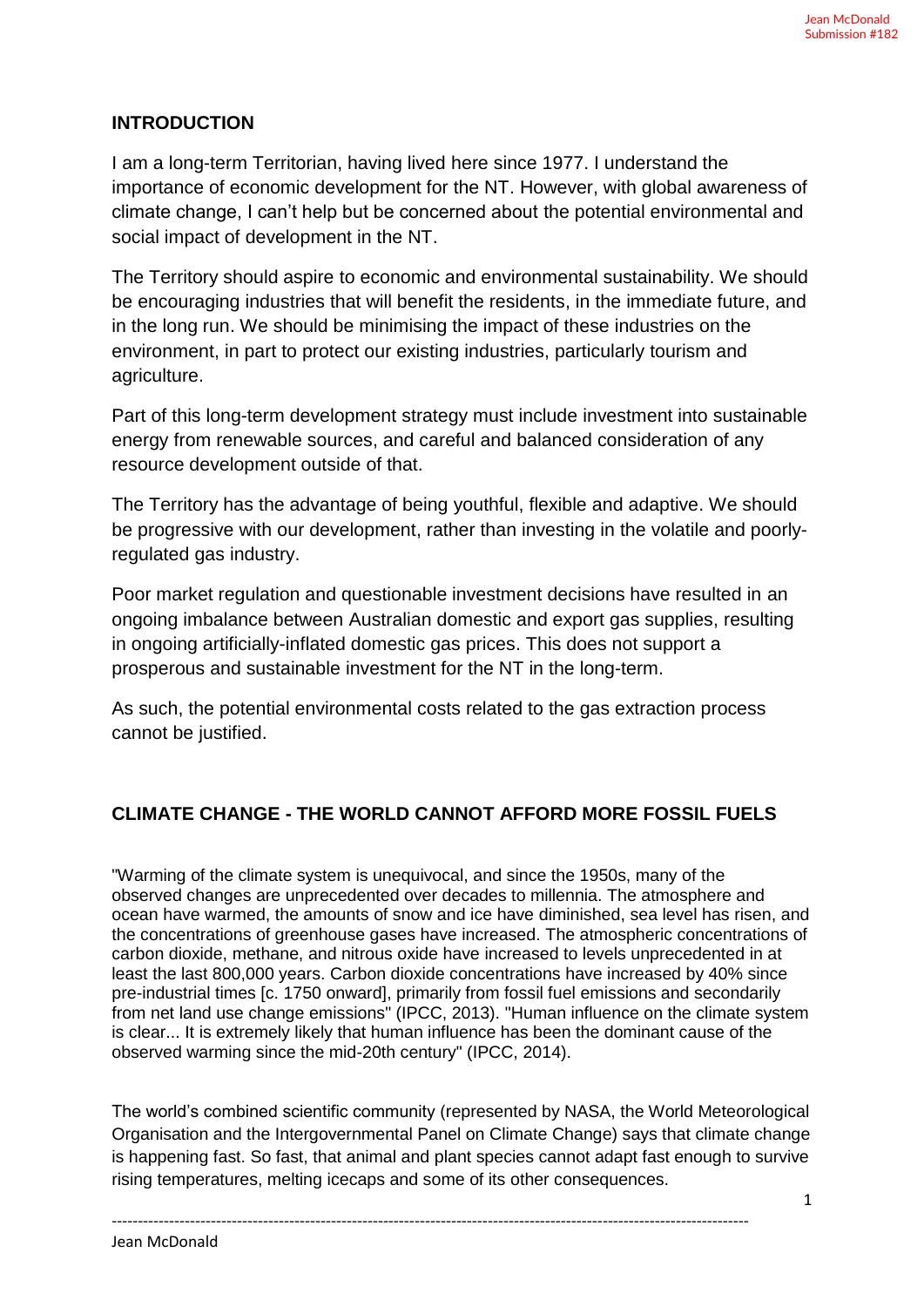This is borne out by many news reports including items about polar bears beginning to struggle to survive because of melting polar ice and loss of the corals of the Great Barrier Reef from coral bleaching events triggered by rising sea temperatures (see [http://www.abc.net.au/news/science/2017-03-16/coral-graveyards-grow-as-bleaching](http://www.abc.net.au/news/science/2017-03-16/coral-graveyards-grow-as-bleaching-becomes-the-new-normal/8353030)[becomes-the-new-normal/8353030\)](http://www.abc.net.au/news/science/2017-03-16/coral-graveyards-grow-as-bleaching-becomes-the-new-normal/8353030).

With islands already disappearing under the sea, island countries are desperate for action and many major coastal cities of the world are at risk.

In fact, despite what US President Trump and others would like to believe, evidence of human-induced climate change is incontrovertible.

Scientists all over the world, including Australia's scientists, are demanding that governments address the issue. (See [https://blogs.scientificamerican.com/observations/an](https://blogs.scientificamerican.com/observations/an-open-letter-from-scientists-to-president-elect-trump-on-climate-change/)[open-letter-from-scientists-to-president-elect-trump-on-climate-change/](https://blogs.scientificamerican.com/observations/an-open-letter-from-scientists-to-president-elect-trump-on-climate-change/) and [https://www.theguardian.com/science/2016/aug/25/letter-signed-by-154-australian-experts](https://www.theguardian.com/science/2016/aug/25/letter-signed-by-154-australian-experts-demands-climate-policy-match-the-science)[demands-climate-policy-match-the-science\)](https://www.theguardian.com/science/2016/aug/25/letter-signed-by-154-australian-experts-demands-climate-policy-match-the-science).

## **GAS IS A FOSSIL FUEL**

In terms of climate change and the damage caused by greenhouse gases, all fossil fuels are a risk.

The burning of gas involves the release of carbon dioxide and its production involves release of methane, which contribute to climate change. Gas is a fossil fuel the use of which is contributing to climate change – and as an energy source, it does not compare favourably with renewable energy:

Extracting natural gas uses environmentally-unfriendly measures with side effects that may be long lasting. It is also costly in real terms. It is known to have high ongoing costs of production (for water, pipes, chemicals, explosives, sand, power for extraction, transport of materials to the site, transport of gas to point of sale, gas processing costs, post-production well-capping etc). However it has other costs that are not normally made clear to the community, for example whereby the industry occupies and changes land that is rendered less productive for other purposes, or causes damage that requires mitigation.

Large scale renewable energy facilities have many of the same input costs, for land used, for construction of power generation and distribution facilities and so on, but renewable energy requires no processing, its use of land is often compatible with other productive purposes and once it is established, there are few ongoing costs.

Gas has always been promoted as a 'safer' option than coal. This claim is premature. Further research is required about the issue because recent developments cast doubt on the environmental benefits of natural gas (especially as a result of escaping methane gas), see [http://www.abc.net.au/news/2017-04-17/csg-could-increase-methane-emissions-near](http://www.abc.net.au/news/2017-04-17/csg-could-increase-methane-emissions-near-condamine-river/8445758)[condamine-river/8445758.](http://www.abc.net.au/news/2017-04-17/csg-could-increase-methane-emissions-near-condamine-river/8445758)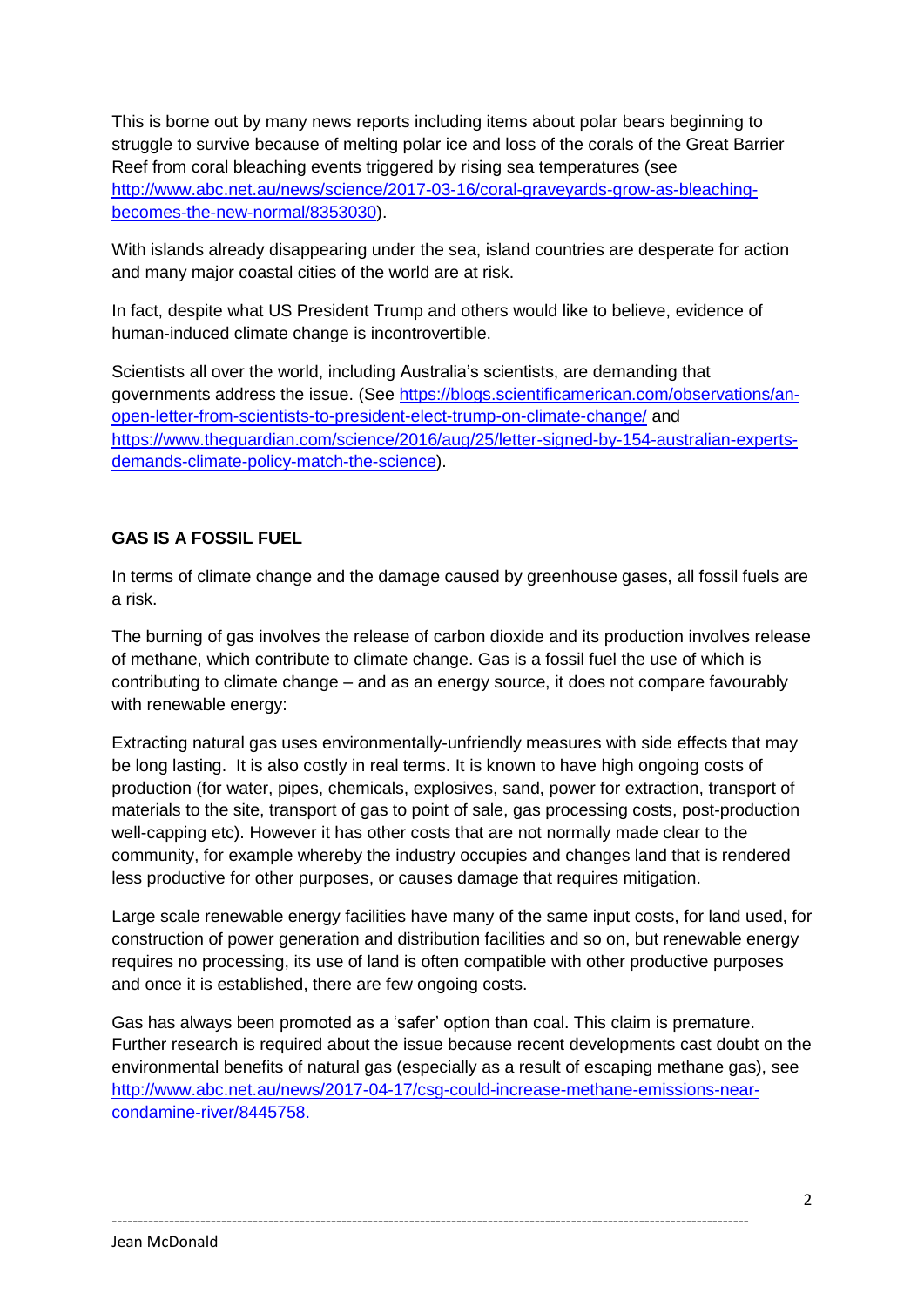### **SOLAR POWER IS CHEAPER THAN FOSSIL FUELS IN MOST CAPITAL CITIES**

The Climate Council says solar energy is now cheaper in Australia than retail power prices in most capital cities. The price is also expected to fall a further 40%-70% by 2040.

The Climate Council says that in Australia 'Solar power is cheaper, has no (ongoing) fuel costs, is non-polluting and it is clear that it will be a key of Australia's future.'

The CSIRO energy division's principal research scientist Paul Graham told a Senate select committee that there is no technical reason why Australia could not use 100% renewable energy.

[http://reneweconomy.com.au/csiro-says-australia-can-get-100-per-cent-renewable-energy-](http://reneweconomy.com.au/csiro-says-australia-can-get-100-per-cent-renewable-energy-86624/)[86624/](http://reneweconomy.com.au/csiro-says-australia-can-get-100-per-cent-renewable-energy-86624/)

He said 'there were no barriers to 100 per cent renewable energy, and lower levels could be easily absorbed'.

<http://www.abc.net.au/news/2017-02-27/100-per-cent-renewable-network-possible/8306482>

Furthermore, the energy market, particularly the 30 minute settlement rule, currently 'favours incumbent gas generators at the expense of fast-response new technology such as battery storage', (see also [http://www.smh.com.au/business/the-real-reason-our-power-companies](http://www.smh.com.au/business/the-real-reason-our-power-companies-block-battery-systems-20170329-gv8ybe.html)[block-battery-systems-20170329-gv8ybe.html\)](http://www.smh.com.au/business/the-real-reason-our-power-companies-block-battery-systems-20170329-gv8ybe.html).

Energy expert Dr Matthew Stocks, from the College of Engineering and Computer Science, at Australian National University gave evidence to the select committee that a system based on renewables could provide a 'stable balanced system with a combination of wind and PV and pumped hydro storage.'

It should be encouraging for the NT and other jurisdictions that the ACT is already providing 35% of its energy requirements from renewables - [http://www.canberratimes.com.au/act](http://www.canberratimes.com.au/act-news/mugga-lane-solar-farm-opens-bringing-act-to-35-per-cent-renewable-energy-20170302-gup673.html)[news/mugga-lane-solar-farm-opens-bringing-act-to-35-per-cent-renewable-energy-](http://www.canberratimes.com.au/act-news/mugga-lane-solar-farm-opens-bringing-act-to-35-per-cent-renewable-energy-20170302-gup673.html)[20170302-gup673.html](http://www.canberratimes.com.au/act-news/mugga-lane-solar-farm-opens-bringing-act-to-35-per-cent-renewable-energy-20170302-gup673.html)

It is also clear that there are many potential investors who are willing and able to contribute towards renewable energy projects and who compete to be able to do so. (See [http://www.abc.net.au/news/2017-04-30/community-energy-projects-selling-out-within](http://www.abc.net.au/news/2017-04-30/community-energy-projects-selling-out-within-minutes/8476794)[minutes/8476794\)](http://www.abc.net.au/news/2017-04-30/community-energy-projects-selling-out-within-minutes/8476794)

#### **TERRITORIANS VOTED AGAINST FRACKING**

In the most recent election for the Legislative Assembly, many Territorians voted against fracking because of a wish to protect our local population from harm and avoid global harm by contributing to climate change.

Climate change is a risk for the long term. It's a risk that gets progressively more dangerous for the generations that follow us on earth, our children and grandchildren, and fracking is only a short-term energy solution. (Most wells produce for a few decades at most.)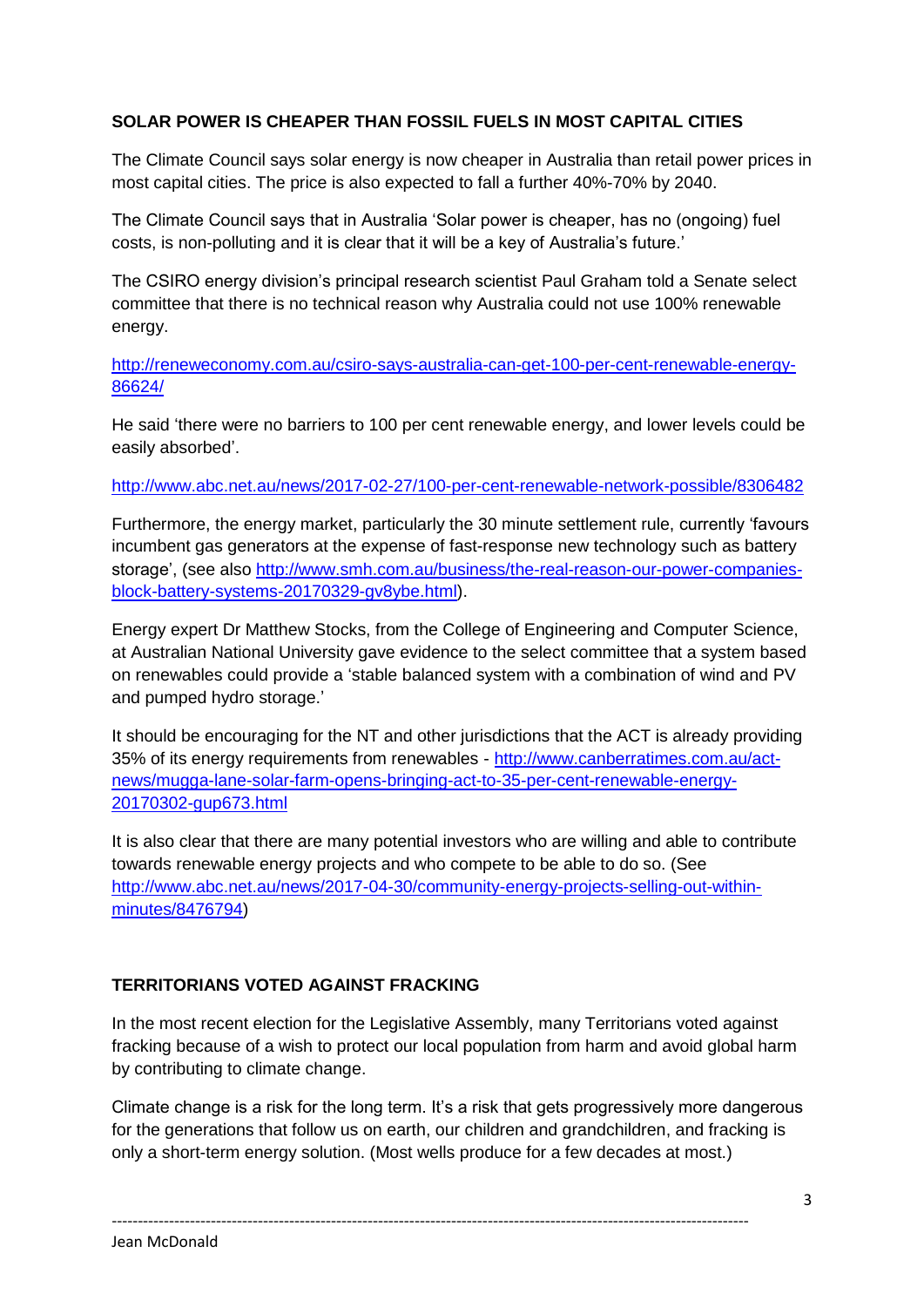### **SAFETY ISSUES - CONTAMINATION**

#### DIFFICULTY OF TESTING ACCURATELY TO DETERMINE STATUS QUO

If this industry goes ahead in the Northern Territory, it is going to be difficult to determine what contamination may have occurred as a result. Detailed 'base-line' data is not yet available to record what is the normal background level of materials and contaminants in soil, water and air around the locations where test wells have already been drilled.

Territorians cannot rely on any environmental assessment that is done now in the vicinity of the test wells, because any current results could already be showing differences from the natural environment.

#### SAFETY OF THE CHEMICALS USED

It is claimed by gas extraction industry representatives that chemicals and substances used in fracking are common 'household chemicals'.

Many are apparently chemically similar to products commonly found in households, but this is not comforting. Clearly there are serious risks from the use of household versions already – chlorine (volatile and dangerous, as any pool owner can tell you, and produces fumes that are toxic. Masks should be worn when using it); detergent (useful in cleaning but still poisonous and believed to be carcinogenic in some circumstances); salt (sterilises or poisons soil so plants and animals cannot survive); boron kills ants and other insects and will be a risk to biodiversity; acid of any kind has the potential to affect all living creatures, not just the ones in the pipes, etc – and the problem of antibiotic resistant microbes might be even more difficult for the world to manage if antibacterial agents are escaping underground.

The fact that chemicals are **common** doesn't mean they'd be safe if they turned up in drinking water, soil or air.

And they may not remain safe if left sealed underground after extraction is completed – longterm, interactions may occur that cause other as yet unidentified problems.

#### REGULATION AND LEGISLATION IS NO GUARANTEE OF SAFETY

Territorians have difficulty putting their trust in industry safeguards and regulation.

We don't trust the safeguards because there have been many episodes in recent history of pollution and environmental damage from spills of industrial chemicals and other industrial accidents where managers, politicians and corporations have let down their community.

Various kinds of corporate or government carelessness or ignorance or wilful neglect resulted in:

--------------------------------------------------------------------------------------------------------------------------

Cigarette companies knowingly ignoring scientific findings for financial reasons and to avoid responsibility for cancer deaths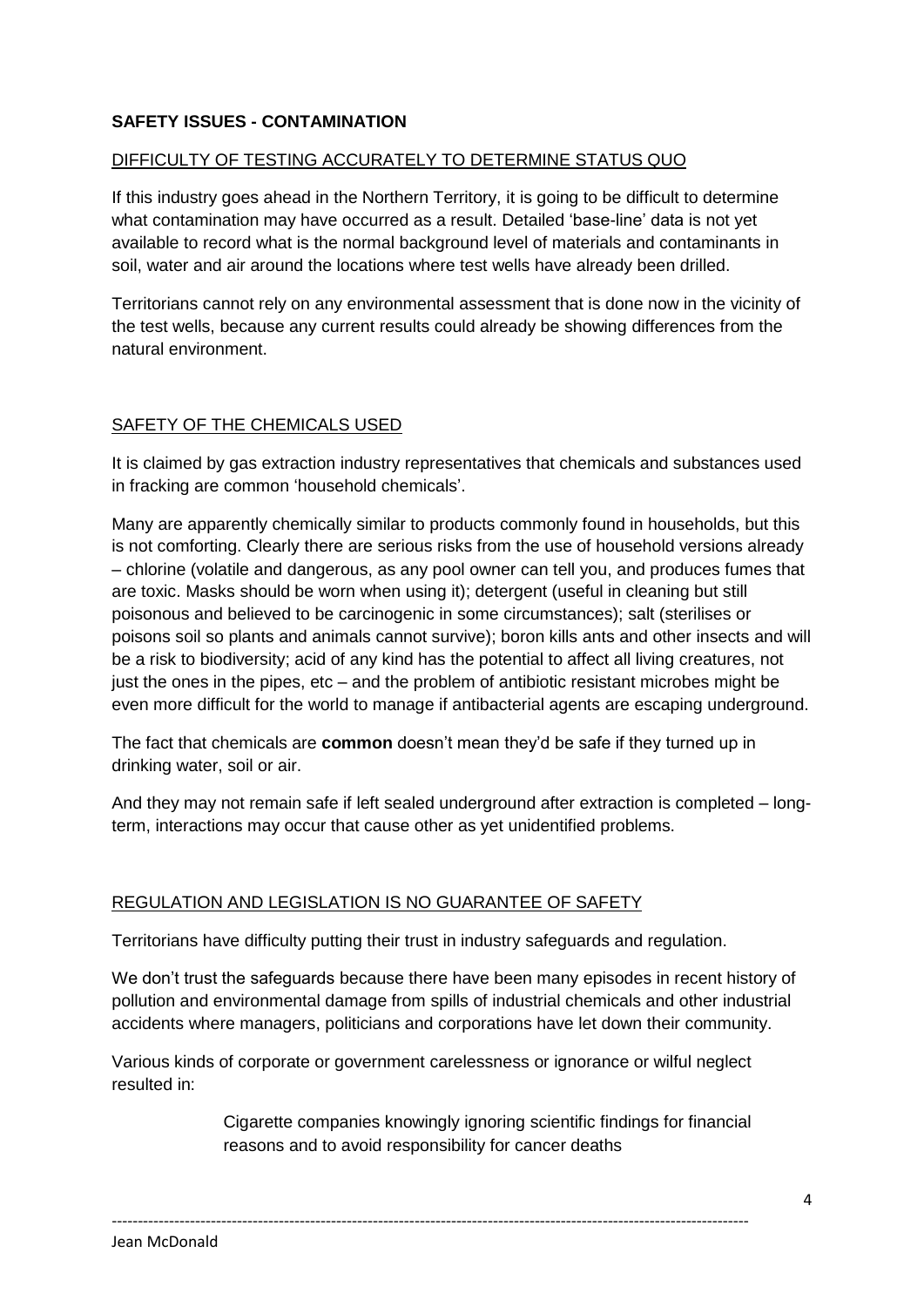Chemical poisonings – for example Union Carbide failure at Bhopal in India, said to be an example of 'corporate indifference to human welfare' with several thousand people killed and upwards of 50,000 more poisoned at the time, and water still polluted 30 years later; and the Minamata mercury poisoning disaster in Japan which was only identified years later

Salinity of soils and agricultural disasters producing long-term harms; many deaths known to be caused by smog and air pollution from illegal logging

Poor maintenance of aircraft resulting in plane crashes

Illegal logging and mining in Leyte causing mudslides that killed thousands, including hundreds of primary school children

Nuclear accidents, with the top few being Fukushima, Chernobyl, Kyshtym and Chelyabinsk Russian accidents, Windscale in the UK, 3 Mile Island in the USA, etc

Other mining disasters have produced environmental consequences:

- Ok Tedi gold mine in PNG
- Rum Jungle nearby in the NT
- Ranger uranium mine at Jabiru overflows from tailings dams occurred many times, some not openly reported, despite regulation and work of Office of Supervising Scientist
- BHP & Vale in the Samarco mine disaster in Brazil
- Asbestos miners and Hardy asbestos products

Many terrible industrial incidents also related to petroleum industries and many left behind long-term or permanent messes, for example:

- Exxon Valdez oil spill in Alaskan waters
- Shell Deepwater Horizon spill in Gulf of Mexico
- Montara oil spill off Timor Leste
- Contamination of groundwater in Wyoming, Pennsylvania and Texas.

There are industrial accidents caused by corporate failures and negligence; there are accidents resulting from individual failure, ignorance, carelessness or simple fatigue; there are accidents caused by unexpected equipment failures and complications from unusual climatic events and sheer bad luck.

Most accidents appear to be the result of a chain of failures, including regulatory gaps.

--------------------------------------------------------------------------------------------------------------------------

It will be said that the Territory can manage these risks in an onshore gas extraction industry by ensuring gas extraction and processing is governed by a regime of strict and careful regulation. However, regulation changes at the whim of whatever government is in power and cannot be relied upon. In the recent past, water regulation intended to protect future water resources and guarantee access for Indigenous Territorians was changed at the direction of government. Each time a new government comes to power, industry safeguards may be changed and all governments can change every few years.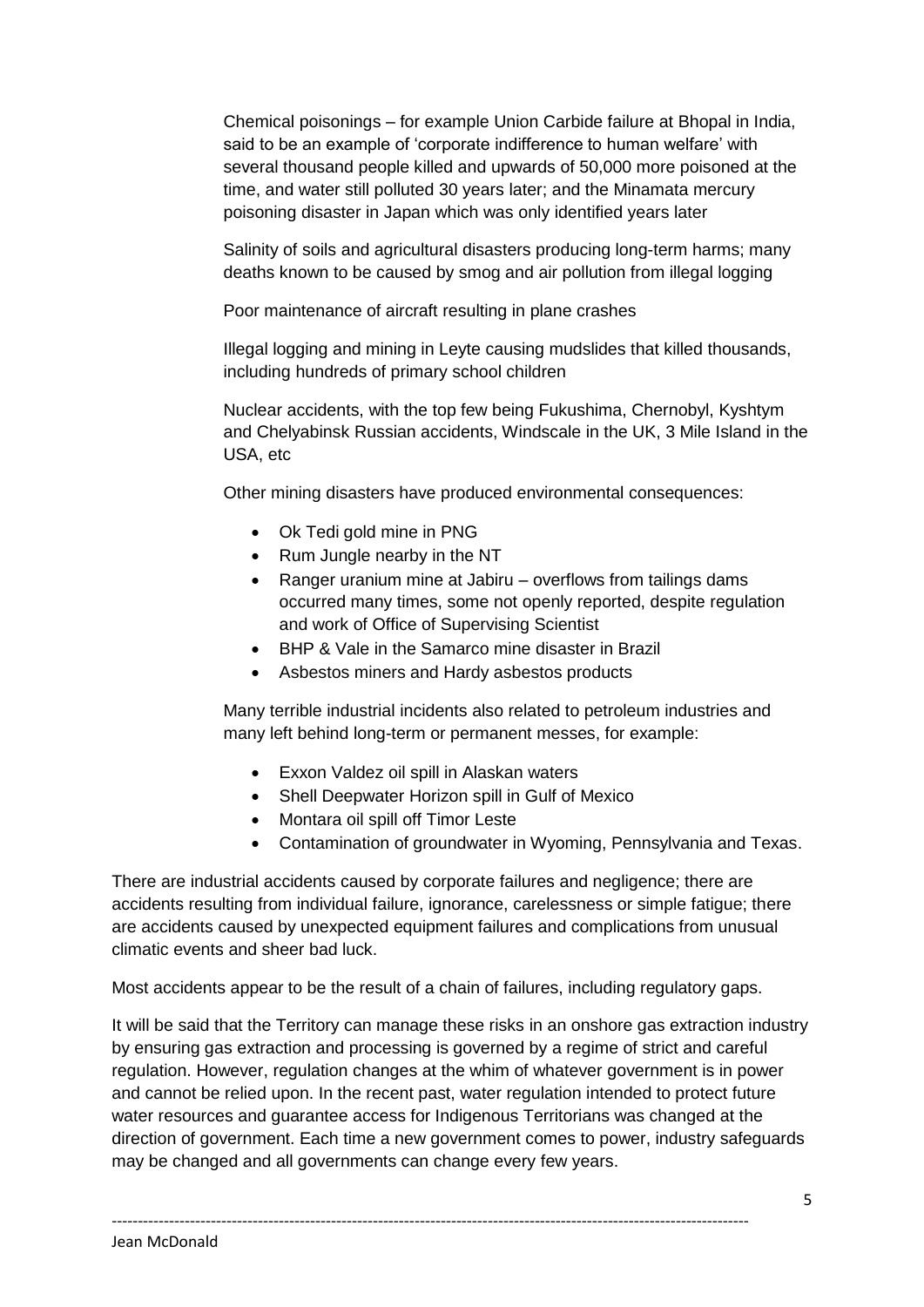Furthermore, successful regulation would rely on careful supervision and prompt enforcement. Such a process is difficult in such a huge jurisdiction as the Territory and has notably failed in various other Territory extractive ventures. For example as mentioned above, the Ranger uranium mine has overflowed its tailing ponds on various occasions, despite being subject to legislation and regulation. Also there are anecdotal reports by Territorians travelling in remote regions that some remote mining ventures have contrived to avoid official supervision so they can continue with unsanctioned environmentally harmful activities. These activities have reportedly left contamination that will remain for Indigenous Territorians to live with and future generations to deal with.

In any case, Federal governments have overruled Territory legislation before, in relation to euthanasia. The Territory's right to make its own laws under self-government was overturned under pressure from particular Federal Cabinet ministers. It is not hard to imagine that similar pressure from a fossil fuel lobby or a coal-loving Federal Cabinet minister might result in Territory regulation being overturned on the pretext that it was 'not in the national interest'.

# **COSTS AND RISKS OF INDUSTRY**

Fracking presents a combination of costs and risks, both known and potential:

- It requires huge amounts of fresh water resources for its extraction water is a scarce resource in the areas of the NT, and the gas companies will be competing with Territorians for access to their surface and ground water supplies
- It affects large areas of land: it involves construction of roadways which themselves consume land, which divide up the area and make other pastoral and agricultural activities more difficult and consequently less efficient. In other words, it reduces the productivity of the land
- It requires lots of electricity again, this is an expensive and scarce resource for NT
- It uses huge amounts of sand for each drill and this will have to be mined so the industry is destructive of other landscapes that will require restoration after it is gone
- It requires the transport of chemicals over long distances and this involves many opportunities for things to go wrong. Think of the train derailment accident in the NT that contaminated the Edith River, the Genesee Wyoming derailment near Hugh River – these accidents caused contamination that required months of environmental clean-up. Many other incidents of contamination from conventional mining activities are spoken about anecdotally and not reported officially
- In the extraction process, large quantities of methane a worse greenhouse gas than carbon dioxide – are lost directly into the atmosphere. This escape may go on for many years and has not been adequately assessed. Until it can be, and until operators can prevent the escape of methane, the gas extraction industry cannot claim to be 'cleaner than coal'. ( see [http://www.abc.net.au/news/2017-04-17/csg](http://www.abc.net.au/news/2017-04-17/csg-could-increase-methane-emissions-near-condamine-river/8445758)[could-increase-methane-emissions-near-condamine-river/8445758\)](http://www.abc.net.au/news/2017-04-17/csg-could-increase-methane-emissions-near-condamine-river/8445758)
- It brings dangerous materials to the surface of the earth. These include toxic substances from the extraction process and naturally occurring radioactive materials. These materials get to the surface of earth through the pipes that have been drilled into the earth, and sometimes as much as 4 kilometres underground, through whatever is there, including the aquifers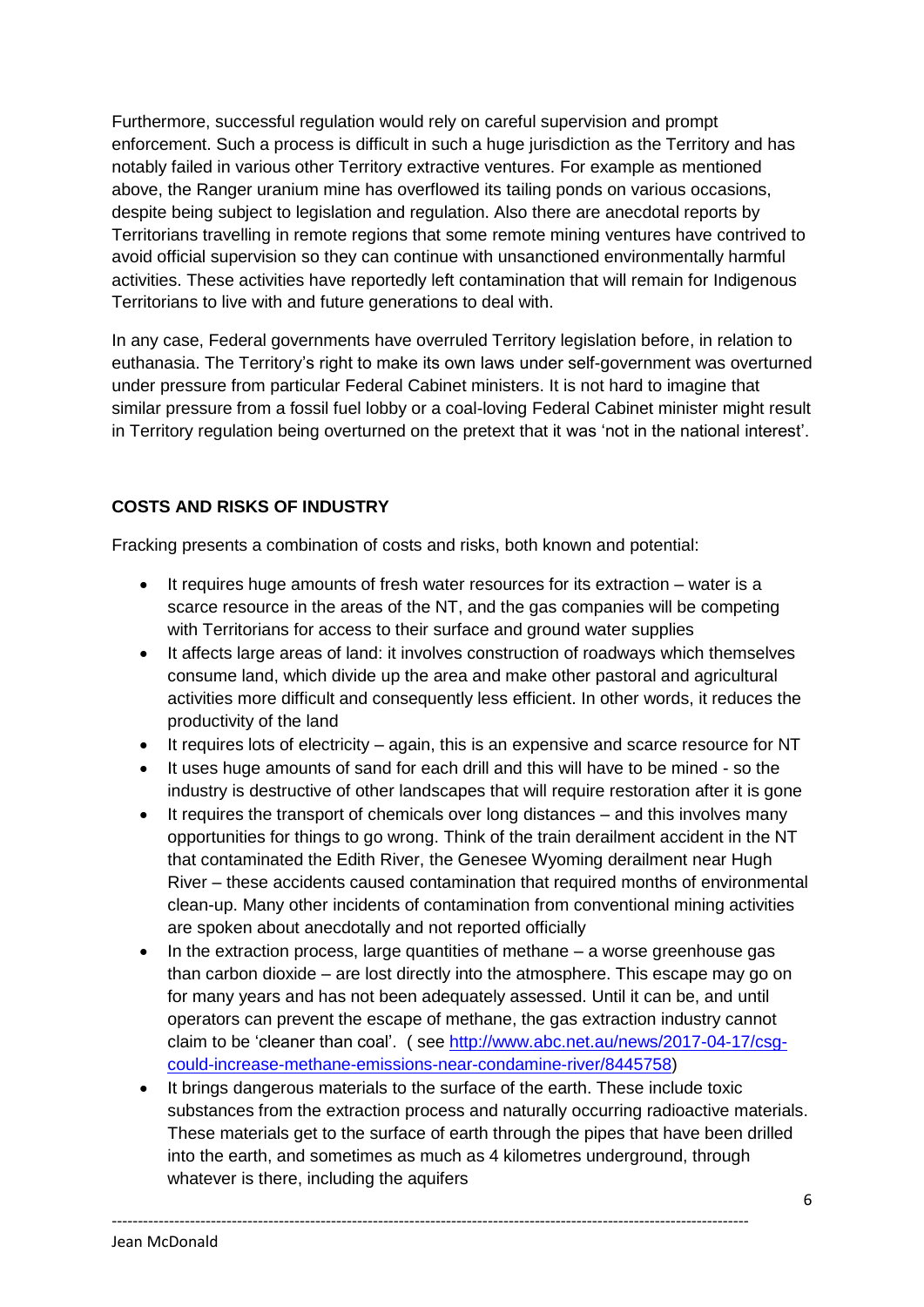- So there is potential for contaminating above ground water in rivers and streams, and underground reservoirs. This cannot yet be assessed adequately due to a lack of knowledge about the collection and behaviour of water in different underground water bodies, and their potential to spread any contamination that might occur.
- Territory water bodies, above and below ground, are known to be interconnected, but to the best of my knowledge, they have not yet been adequately mapped. Until the connections and the ways water flows between water bodies is known, it would be potentially disastrous if any contamination entered into any surface or underground water body. It is not reasonable to say that only certain agricultural or pastoral producers would be affected by contamination of a particular water body from a particular well, when it is not known where that water flows underground. By the time something goes badly wrong and other producers are able to prove they are affected, the contamination might have cost many producers their livelihoods and the NT an important industry
- There is known potential for accidents involving the extraction process, as well as delivery pipes and storages (see ACCIDENTS RELATED TO FRACKING IN THE USA below) – recent reports show there have been many contamination incidents in the USA where fracking is underway. (For example, there was a recent incident where a North Dakota pipeline ruptured and spilled more than 130,000 gallons of oil into a creek. The same company responsible has had 36 other spills since 2006, releasing a total of more than 320,000 gallons of petroleum products into the environment. Reported in AAP news item dated 13 December 2016)
- There is potential for causing damage to underground structures of the earth as indicated by USGS earthquake data from Oklahoma and Pennsylvania (vs California). These earthquakes are not related to natural movement of tectonic plates but are appearing in otherwise stable land, apparently as a result of leftover contaminated fluids being injected back underground.
- On top of all this, the NT has a small population spread over a large area. Many of the residents of remote areas are Indigenous people whose country is vital to their wellbeing and whose future livelihood relies on other industries that would be affected by any damage to the environment.
- The resources to carry out a basic assessment of water, soil and air in those areas of the NT are limited and a baseline assessment has not yet been done. Without baseline data, how can we show what environmental effects there are? Let alone the social, emotional and financial impact on the residents.
- The communities that occupy land subject to exploration and affected by the 'test' fracking wells in the Beetaloo Basin are already reporting adverse health effects from other mining, and experiencing emotional distress at observing burning plumes of escaping gas.

Future development of the north cannot rely on an industry that will be here for a few decades at most, and may cause so much damage to the environment. Sustainable development will need to include other resource extraction, pastoral and agricultural industries, fishing and tourism particularly for Indigenous communities in regional and remote areas where other employment opportunities are limited.

--------------------------------------------------------------------------------------------------------------------------

Water resources are precious and maintenance of Australian's renowned clean environment for food production and the beauty of natural ecosystems for tourism in those locations will depend on their water supplies. Plentiful safe potable water supplies will be vital.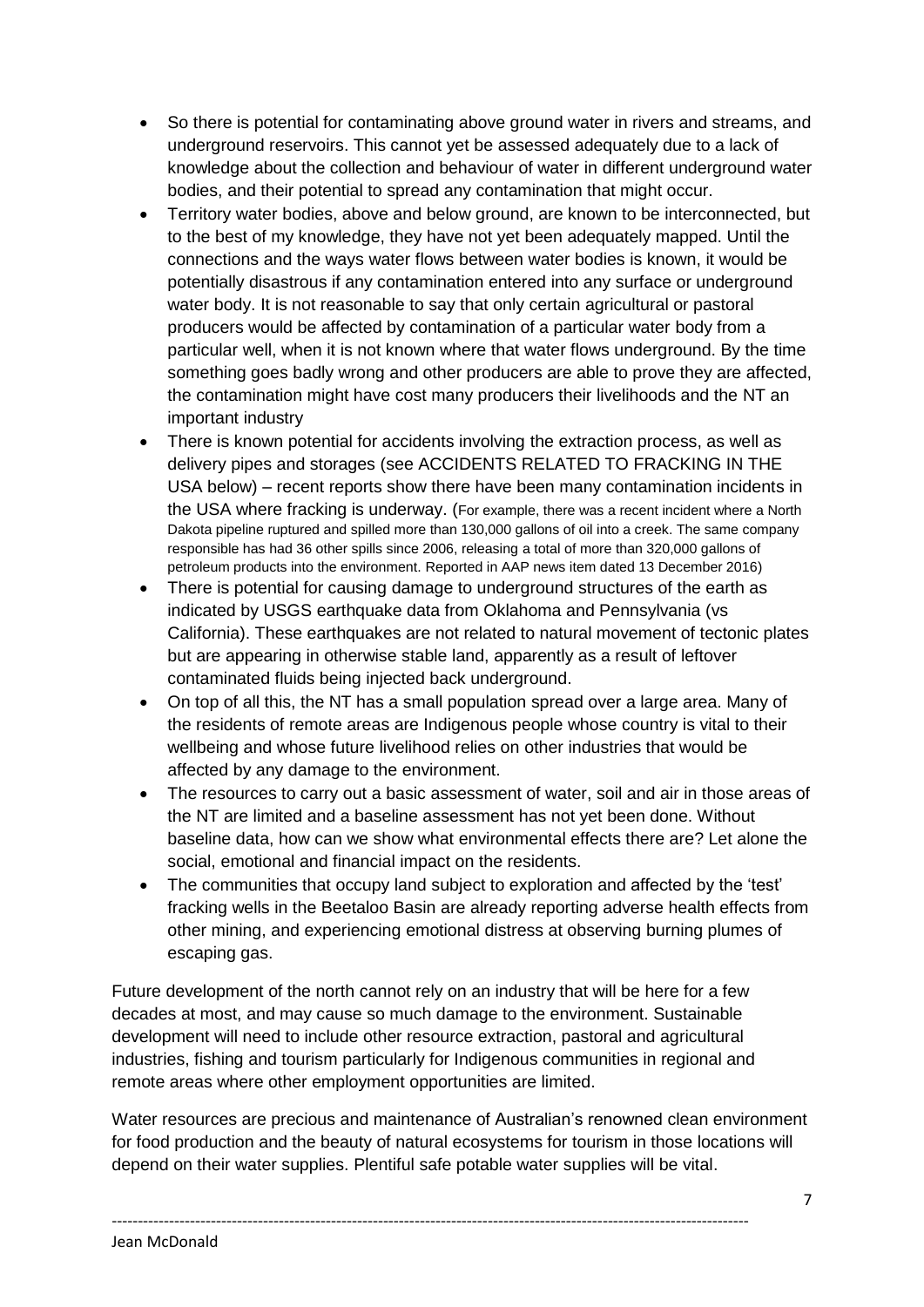We cannot afford mistakes, and the community owes it to Indigenous Territorians that what remains of their environment is preserved.

## **ACCIDENTS RELATED TO FRACKING IN THE USA**

I was surprised to hear media reports about representatives of the petroleum industry giving information to the NT's scientific inquiry about there being 'little evidence of any permanent damage' from fracking.

Other than data related to health outcomes and environmental damage, there is convincing data linking significant earthquakes to activities related to fracking. The US Geological Survey has reported a rapid increase in the number of 'induced' earthquakes over the past several years in central and eastern USA, caused by wastewater injection, oil recovery and fracking processes. For example, Oklahoma and Kansas both had a jump in the number of earthquakes after 2010 as the numbers of wells steadily increased. But then Kansas introduced limits on wastewater disposal and achieved a 60% drop in the number of earthquakes. Oklahoma did not introduce limits on wastewater disposal and the number of earthquakes there has increased.

Others seem to think there has been negligible contamination of water bodies from fracking. However a recent report released from Duke University indicates that between 2 and 16% of fracked wells spill hydrocarbons or pollutants into their surroundings every year from the time the well is drilled until production is completed (generally decades). The report recorded that in just 4 states, there were over 6,600 spills in 10 years, some of them small and some enormous. About half the spills were related to 'storage and moving fluids via flowlines', presumably through pipes that rupture or crack. (Their figure varies from EPA reports of 457 spills over 8 states over 6 years, because the EPA only looked at spills that occurred during the hydraulic fracturing process itself.).

The report was published in the Journal of Environmental Science and Technology on 21 February 2017, and its lead author was Lauren A Patterson.

CITATION: L. Patterson, K. Konschnik, H. Wiseman, et. al. 2017. "Unconventional Oil and Gas Spills: Risks, Mitigation Priorities and States Reporting Requirements" Environmental Science & Technology: DOI: 10.1021/acs.est.05749

Note that the authors stressed the importance of having 'standardized, public data.'

### **IF FRACKING GOES WRONG IN THE TERRITORY, WHO CARRIES THE RISK?**

There is a risk to the developers of gas extraction and other mining ventures when things go wrong, but in general it's risk of financial cost, not personal harm – not a risk to their health or their water or food or the very air that they breathe. The developers, however, gain nearly all the benefits.

These investments are usually foreign owned. (That is, most of the money is borrowed from overseas.). Profits and production from gas extraction ventures mostly go out of Australia to other countries – the overseas companies and the purchasers of their products.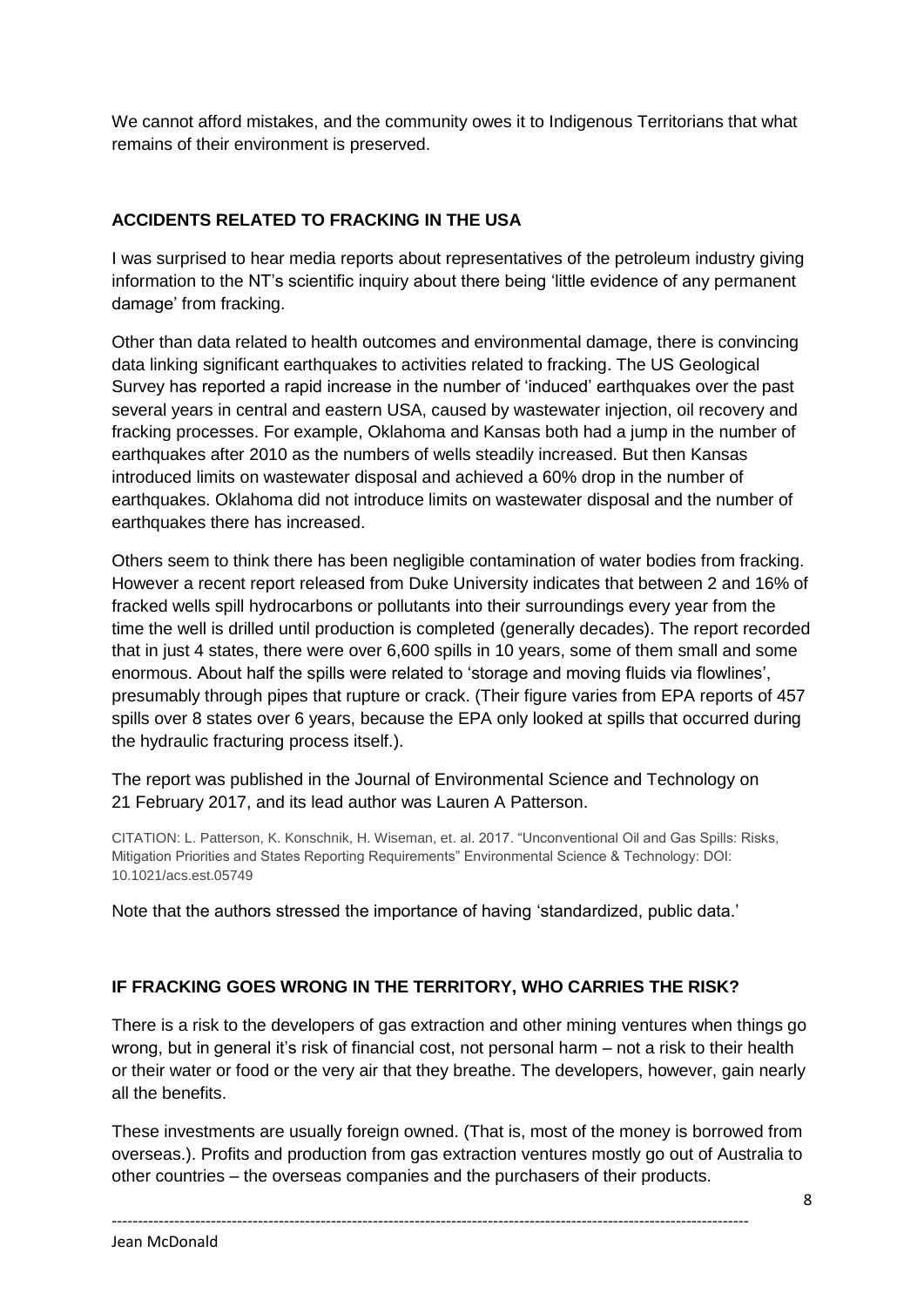People living in the local areas where these developments take place end up wearing the personal risks. In this case, that means Territorians.

It's already known that global warming is producing changes in evaporation and rainfall patterns across the world. An already scarce water supply may be further reduced in some areas as the climate changes. If it comes to a competition for water between a company drilling for oil or gas, and a food producer, I'd generally prefer to see the food producer win. But it is unlikely a pastoralist, horticulturalist or farmer would have the financial resources to compete with a multinational corporation for something as basic as water.

## **AND WHAT ARE THE BENEFITS?**

## JOBS

We are told that this industry will bring many benefits for Territorians. It seems to me that there will be benefits for those who obtain work supporting the industry, and for those who supply goods and services, but the major companies involved are not Territory developers, they are based interstate or overseas.

The jobs the industry brings are mainly FIFO jobs. The actual industry workers needed are unlikely to be found in the Territory because most ongoing jobs in the industry are for highly skilled specialist geologists and drill teams. These workers will transfer from interstate or overseas where wells in fields there are running out.

Of the jobs that are suitable for local workers, most will be in short-term construction and service work.

And of course, as renewable energy projects are developed in the Territory, there will be jobs related to that industry for local workers too.

### DEVELOPMENT OF THE NORTH

Petroleum-based industries are able to attract investment funds but they are not the only industries which are attractive to investors. Like in the ACT, investors all over the country and overseas are keen to find renewable energy investment opportunities. Small scale projects have no difficulty finding investors. Even Macquarie Bank has recently positioned itself to invest heavily in renewable energy in the UK (see

[http://www.macquarie.com/au/about/newsroom/2017/macquarie-led-consortium-to-acquire](http://www.macquarie.com/au/about/newsroom/2017/macquarie-led-consortium-to-acquire-the-green-investment-bank/)[the-green-investment-bank/\)](http://www.macquarie.com/au/about/newsroom/2017/macquarie-led-consortium-to-acquire-the-green-investment-bank/).

As the NT turns its attention and its resources to promoting renewable energy developments, it is likely that Territory investors will be similarly keen to participate. Such projects could themselves provide local jobs and there would be more job opportunities for Territorians in the industries that grow in response to a reliable, local renewable energy supply.